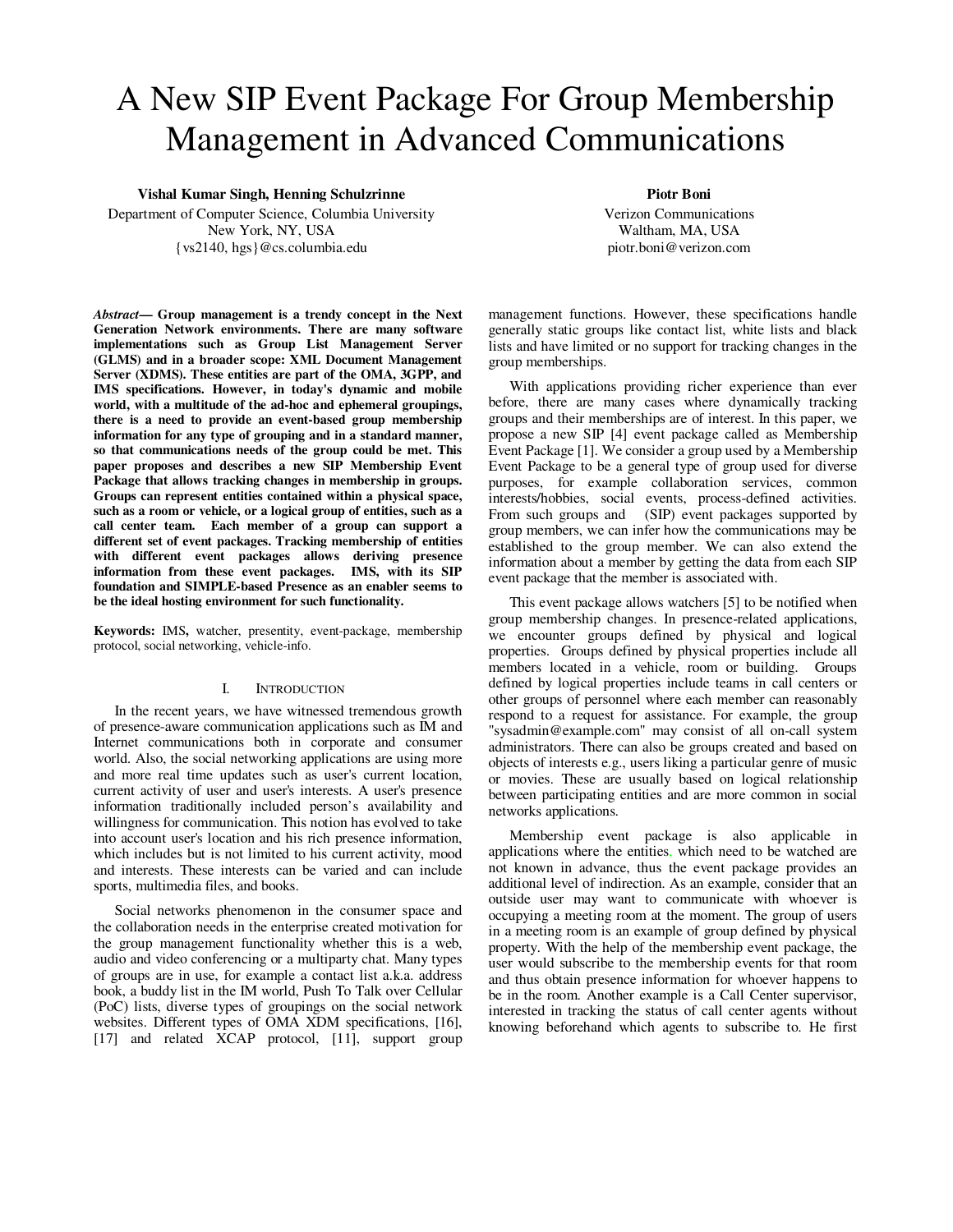subscribes to the group 'active-agents' and then individually subscribes to presence of each agent.

Membership in logical and physical groups can change over time. For example, a meeting room is typically used by multiple different sets of people during the day, while a repair truck may be used by different repair crews.

Currently, in the pre-IMS environments, deployed applications or services are built vertically, often in the form of so-called stove-pipes. Service data, e.g., user's contact list, is often suitable for a specific service only. IMS infrastructure will enforce the horizontal service architecture, where such contact list will be shared by multiple applications. Since the membership package allows aggregation of data across SIP event packages that the members subscribe to, the IMS matches the requirements of our proposed package very well.

The remainder of the paper is organized as follows: Section II explains SIP event architecture and the related work. Section III presents our schema and protocol. Section IV discusses the membership event usage architecture and explains how presence derivation can be achieved. Section V presents the applications, which could benefit from the membership package. Section VI presents security considerations. We conclude the paper in Section VII.

## II. RELATED WORK

We briefly explain how SIP based presence system works and then we discuss some existing group management systems.

In a SIP-based presence system, watchers subscribe to presence information of presentities using SIP SUBSCRIBE [5] messages and are notified about the changes in state of the presentities by SIP NOTIFY [5] messages. Diverse sources of presence information update presence information of a presentity to the presence server using the SIP PUBLISH [20] message. Fig. 1 shows a basic block diagram of a presence system.



**Figure 1 Presence Overview** 

The work that most closely relates to our work is a set of specifications for centralized conferencing, conference event package by XCON working group in IETF [14][15]. However, the membership and authorization mechanism are tightly coupled with conference application which makes the data structures heavy weight for other purposes. Moreover, the objective of this protocol was interoperability between various

conferencing platforms rather than use of protocol for multiple types of group membership and collaborative applications.

There has been work in OMA on XDMS [16] specification, GLMS is used in Push-to-talk for Cellular (PoC), XCAP [11] and other Group Membership Protocol [21]. All of these are used to store and retrieve group membership by the same entity, typically have static groups and do not provide dynamic update support.

Other group membership update and tracking protocols were created at layer 3 for multicast management [18] or peerto-peer (P2P) group management [19] and not for membership management and tracking, at layer-7, for collaboration services.

## III. MEMBERSHIP EVENT PACKAGE DESCRIPTION

In this section, we describe the proposed event package called as membership package that allows tracking changes in membership in groups. We explain the SIP protocol extensions required for membership event package, we also present schema considerations while designing the schema for a group membership tracking protocol and give an example schema. As specified, groups can represent entities contained within a physical space or a logical group of entities. Each member of a group can support a different set of event packages, for example, presence package [6], conference package [14], vehicle-info package [3].

## *A. Message Headers*

The membership package is identified by SIP "Event" header and "Allow" event header fields. The NOTIFY request will indicate the body type for the request; it will be "application/membership+xml". An example is given:

# Event: membership

Content-Type: application/membership+xml

# *B. Schema Considerations*

The schema proposed is simple and extensible. It can be used not only for updating changes in group memberships using SIP event protocol, but also to query the group memberships using HTTP/XCAP protocols.

The root element is "memberships" and contains the following attributes: entity, version and state. The child element <member> represents the actual members. Each child element has an "id" and "entity" attributes and lists the supported event packages. Since, the membership schema is designed to represent group memberships outside the scope of SIP event and presence framework, the <member> elements may not have any supported package and are just represented by their URI using the "entity" attribute.

The root element and child element <membership> and <member> both have "entity" attribute as both are represented using URI. These URI's can belong to same or different functional domains and can have different association relationships. For example, user (sip:alice@exp1.com can be a member of a room entity (sip:room1@dublin.ietf72.com).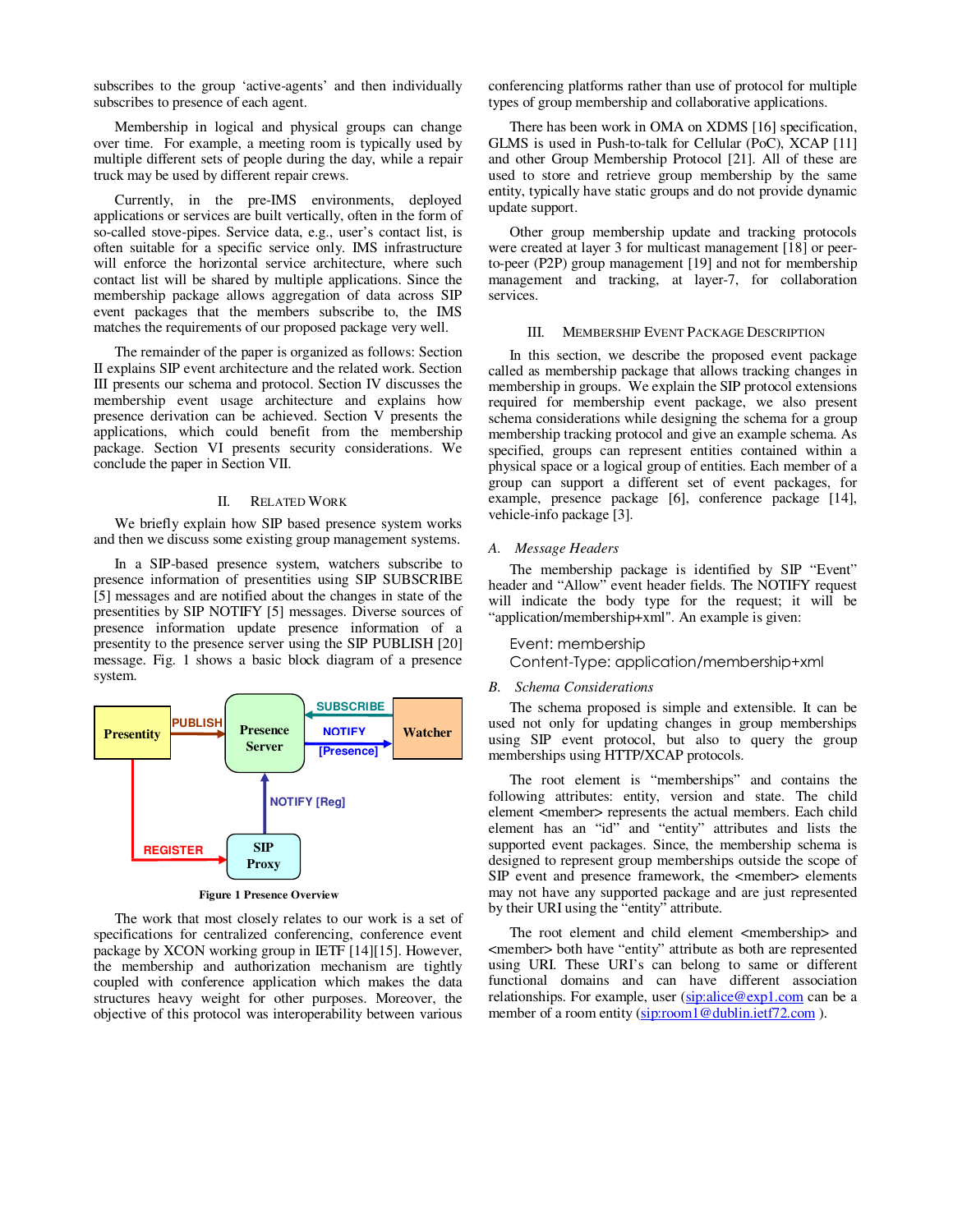# *C. Sample XML for Membership Package Schema*

```
<?xml version="1.0" encoding="utf-8" ?> 
<membership xmlns="urn:ietf:params:xml:ns:membership" 
    entity="sip:ur351f@nj.cars.gov" 
    state="full" 
    version="1" > 
  <member id=87553EBFA0D4 
      entity="sip:ur351f@nj.cars.gov"> 
               presence vehicle-info 
  </member> 
  <member id=8572770D69C3 
      entity="sip:alice@example.com">presence
  </member> 
  <member id=F547D3C519A0 
      entity="sip:bob@example.com"> presence foo 
  </member> 
  <member id=FB280604CEAF 
       entity="pres:piotr@anotherexample.com"> presence 
  </member> 
 <member id=0C6247D54256 
       entity="sip:carol@example.com">presence foobar 
  </member> 
</membership>
```
# IV. MEMBERSHIP EVENT USAGE ARCHITECTURE

In this section, we describe the use of Membership event package with the help of a SIP-based message flow. Fig. 2 shows typical message flow in a deployment which uses membership event package.

Membership Event Server (MES) is a SIP-based event server which maintains subscription information and sends notification upon change in state of the subscribed entity and supports membership event package.

In the message flow diagram below, the application subscribes to membership events of the specific group (e.g., a vehicle) on the membership event server (MES). The MES sends a NOTIFY request with an XML body according to membership package schema. The XML body indicates all the current members (entities) and the event packages supported by each entity. The application, such as a watcher or a presence server, may then choose to obtain information on each or some entities contained in the membership list obtained from MES. It will send one or more SUBSCRIBE requests to appropriate event servers handling the specific event package for the entity. In fig. 2, the application sends a SUBSCRIBE request with event package p1 to ES1 and receives a corresponding NOTIFY request. Similarly, the application generates a subscription to ES2 for the p2 event package and receives back notification.

The application may aggregate event information it has obtained in many different ways. Subscriptions with event package p1 and p2 may relate to different entities or to the same entity using different event packages.

An example where a user's information is obtained by subscribing to two different entities is described: a user with association with a room (sip:room1@example.com) and a video-conference (sip:conf@xyz.com) occurring in the room can have information composed by subscribing to information about room and video conference. Subscribing to room using a hypothetical event package "room" gives physical conditions of the room like temperature, number of people in room. Subscribing to video-conference which is a logical group gives information about the conference status.



Figure 2 Membership Event Package Usage Example: Message Flow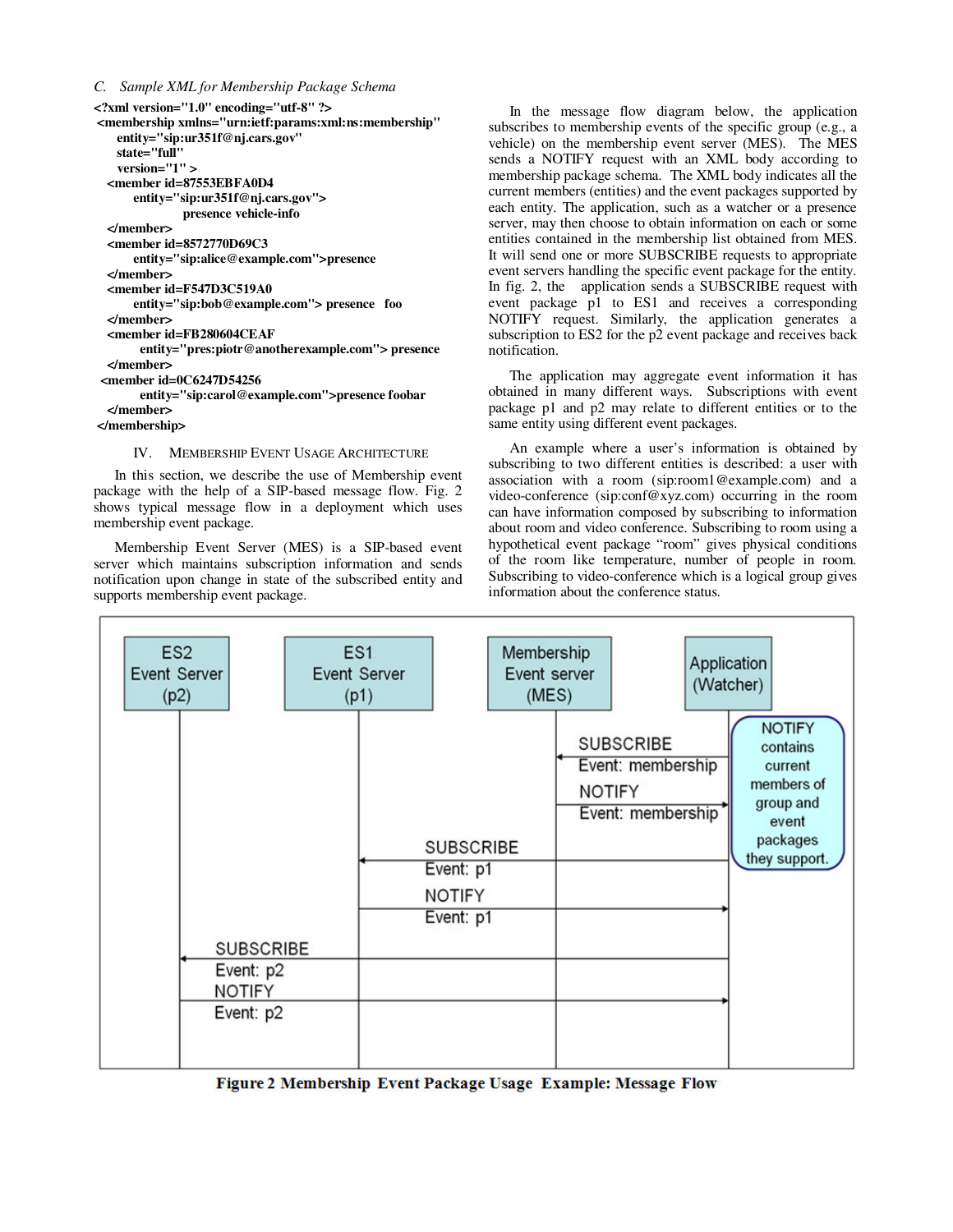Another example where a user's information is obtained by subscribing to two different event packages for the same entitys is described: When a user Alice gets into her GPS-equipped car, a sensor in the car discovers her identity, for example, by recognizing the Bluetooth identifier of her cell phone or the code on her smart key. The car electronics then updates the car's membership list, for example by using SIP PUBLISH or XCAP. The process of updating the car's membership list updates the membership XML for the car's entity on the MES. Alternatively, if Alice is authorized to obtain and update car's group membership information, she can obtain the current membership list and publish an updated version with her identity added. In this example, membership in a group representing a vehicle may include the vehicle itself, as well as the driver and passengers. The membership change results in the watcher applications receiving a NOTIFY request with Alice's and the vehicle's entities in the membership list. Let's assume that the application already subscribes to Alice's presentity, but now starts subscription to two vehicle-related event packages, one for the telematics ("vehicle-info" event package) and other for presence information (for the GPS location data ("presence" event package, PIDF-LO [8]).

The application aggregates incoming data across multiple event packages and across multiple entities's to render Alice's extended presence information to authorized users. The above described example elaborates how membership event package is used to derive presence information (presence composition [23]).

In some situations, an application may know the individual entity, but may not know the names of the groups the entity currently belongs to. However, that information can be published as part of the presentity's presence information and then lead the application to other members of her group, such as fellow passengers in a vehicle or fellow team members. This however, overloads presence event package with information, which is not necessarily user's presence or a direct indication of user's willingness to communicate. Hence, it would be better in such circumstances to record the groups that a person belongs to using the membership event package.

Below we give a SIP-based message flow for membership event package using the example we just described.

#### *A. Message Flow Example*

SUBSCRIBE sip:ur351f@nj.cars.gov SIP/2.0 Via: SIP/2.0/TCP app.example.com;branch=z9hG4bKnashds7 To: <sip:ur351f@nj.cars.gov> From: <sip:app.example.com> Call-ID: 1234@app.example.com CSeq: 1001 SUBSCRIBE Max-Forwards: 70 Event: membership Accept: application/membership+xml Contact: <sip:app.example.com> Expires: 86400 Content-Length: 0 ………

Membership event server, which maintains the membership list for the group ur351f@nj.cars.gov, responds with a NOTIFY request.

NOTIFY sip:app.example.com SIP/2.0 Via: SIP/2.0/TCP membership.example.com;branch= z9hG4bKnashds7 From: <sip: ur351f@nj.cars.gov> To: <sip:app.example.com> Call-ID: 1234@app.example.com Event: membership Subscription-State: active;expires=6660 Max-Forwards: 70 CSeq: 8775 NOTIFY Contact: <sip:membership.example.com> Content-Type: application/membership+xml Content-Length: ... …..Membership body….

The NOTIFY request body indicates that the user Alice is in the car with some other passengers. Alice's presentity can be extended by information from vehicle entity. This requires subscription to vehicle-info (vehicle specific information, e.g., telematics) and presence (GPS location) event packages of the ur351f@nj.cars.gov vehicle entity. The application sends SUBSCRIBE requests to a vehicle using event=vehicle-info and event=presence and then processes the obtained information to derive user's presence information.

 Using event=vehicle-info: SUBSCRIBE sip:ur351f@nj.cars.gov SIP/2.0 Via: SIP/2.0/TCP app.example.com;branch= z9hG4bKnashds7 To: <sip:ur351f@nj.cars.gov> From: <sip:app.example.com> Call-ID: 12345@app.example.com CSeq: 1004 SUBSCRIBE Max-Forwards: 70 Event: vehicle-info Accept: application/vehicle-info+xml Contact: <sip:app.example.com> Expires: 86400 Content-Length: 0

The vehicle-info event server sends back a NOTIFY request with the vehicle information.

NOTIFY sip:app.example.com SIP/2.0 Via: SIP/2.0/TCP es1.avis.com;branch=z9hG4bKna998sk From: <sip:ur351f@nj.cars.gov>;tag=ffff To: <sip:app.example.com>;tag=ght5 Call-ID: 12345@app.example.com Event: vehicle-info Subscription-State: active;expires=86660 Max-Forwards: 70 CSeq: 1104 NOTIFY Contact: sip:es1.avis.com Content-Type: application/vehicle-info+xml Content-Length: ...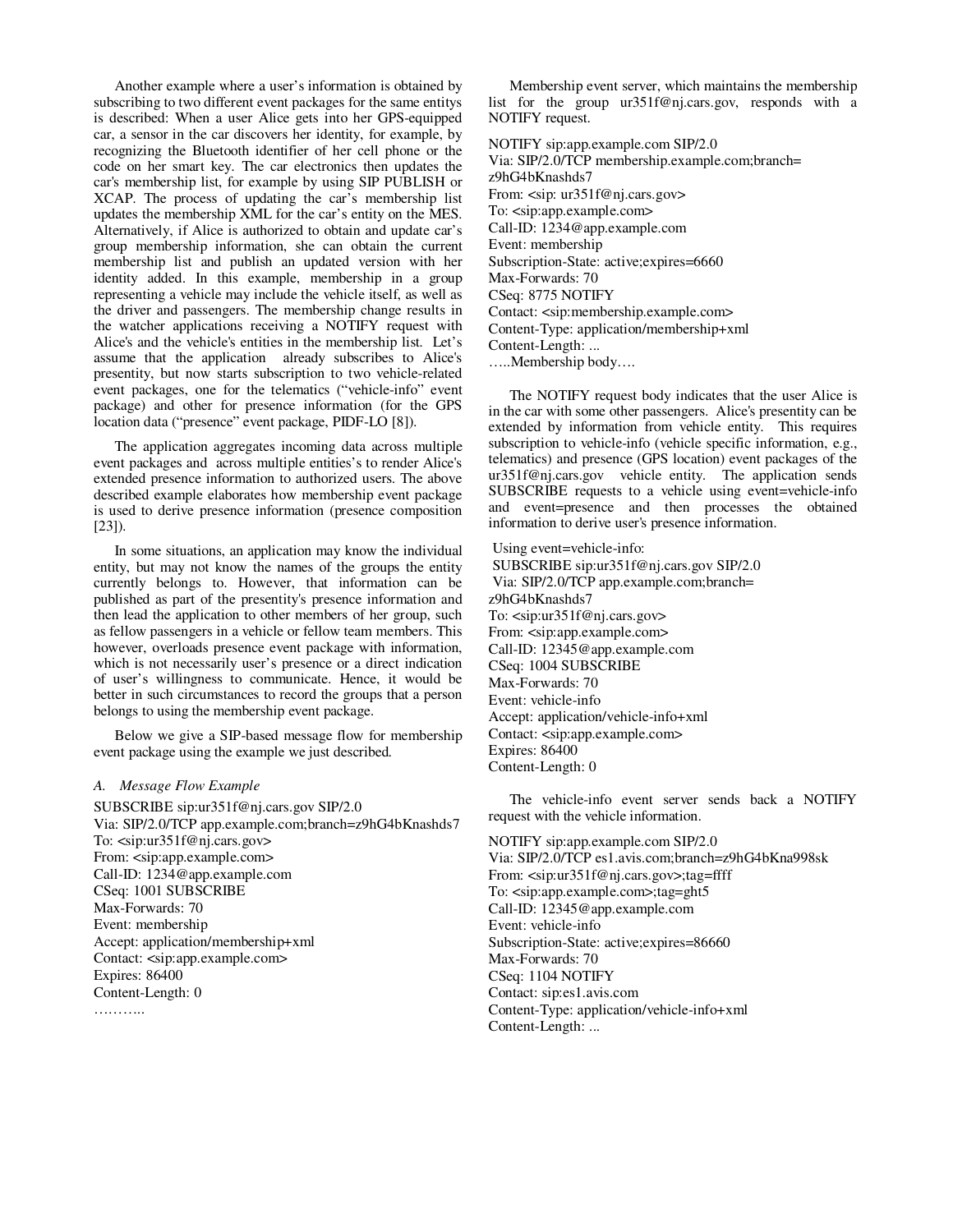<vehicle-info body>

Using event=presence:

SUBSCRIBE sip:ur351f@nj.cars.gov SIP/2.0 Via: SIP/2.0/TCP app.example.com;branch=z9hG4bKnashds7 To: <sip:ur351f@nj.cars.gov> From: <sip:app.example.com> Call-ID: 123456@example.com CSeq: 1005 SUBSCRIBE Max-Forwards: 70 Event: presence Accept: application/pidf+xml Contact: <sip:app.example.com> Expires: 86400 Content-Length: 0

The presence event server sends back a NOTIFY request with vehicle location information.

NOTIFY sip:app.example.com SIP/2.0 Via: SIP/2.0/TCP es2.avis.com;branch=z9hG4bKna998sk From: <sip:ur351f@nj.cars.gov>;tag=ffff To: <sip:app.example.com>;tag=ght5 Call-ID: 123456@app.example.com Event: presence Subscription-State: active;expires=86660 Max-Forwards: 70 CSeq: 1105 NOTIFY Contact: sip:es2.avis.com Content-Type: application/pidf+xml Content-Length: ...

## <PIDF body>

The application (e.g., presence server) may use the information from the last two NOTIFY requests to compose user's presence state and to send expanded PIDF to requesting watchers. For example, the PIDF/RPID status (the activity tag) could be set to 'driving' if the car is moving [22]. The vehicle location information, if present, will be included in user's expanded PIDF.

## V. APPLICATIONS OF MEMBERSHIP EVENT PACKAGE

# *A. Group Communications*

There is an opportunity to synchronize the membership event package concepts with industry efforts aiming at group communications; for example the efforts of the CTIA in their Enhanced Messaging Initiative and in the 3GPP and other IMS-standards organizations, which are discussing the IMS real-time messaging functionality.

# *B. Twitter or Other Apps for Real-Time Messaging*

Twitter [24] in its own words - is a service for friends, family, and co–workers to communicate and stay connected through the exchange of quick, frequent answers about person's activity. Applying the membership package to Twitter, would expand the information on what Twitter-ers are doing and where they are, using presence event packages. The services part of the presentity tuple may indicate the relative current service preference for delivery such as the use of IM over SMS when sending a Twitter update to a specific follower.

### *C. Social Networks*

On a social network website, available to users on PC's and mobile handsets, a social event such as a multicast of a rock band concert will bring many people, from the same social group together. John, Monica and Jane decided to opt-in into this social event. They know each other from the social network environment but right now, as they participate in the live concert event, they may get current information about what each one of them is doing. Each of them uses some standardsbased but different SIP-presence environment. Consequently, their member entries list the SIP presence event package [6]. That allows a social network (watcher) application to subscribe – with members' consent - to the presence information of John, Monica and Jane and render that information through the social network community. During the music concert they know that John is at home with his laptop and plans to stop watching half an hour before the concert ends. Monica is receiving this concert on her smart mobile phone, while traveling by train. Her location is frequently updated and others can see her position on the map [8]. Monica also engages in some phone conversations and her phone status is reflected using the SIP Event Dialog Package, [12] listed in her membership entry. Jane's may be watching the concert on her TV set or desktop computer; her typical presence is rendered to other two friends, but additionally her status is shown as downloading the rock band music/songs from a music sharing/selling site. This information may come from another proposed SIP event package, namely, file event package [13]. Once the concert is over, the ad-hoc group dissolves and membership information is not needed. The social network acts as an aggregator of the current, dynamic information of its users and facilitates the communications between them

# *D. Presence Aware, Location-based Service*

Earlier on, we presented a paper on presence aware, location-based service - PALS, [2]. In the paper, we described a prototype system in which presence information of a user is combined with the location information (derived from a vehicle's location information) to achieve an integrated communication environment. This allows for building advanced domain-specific services, e.g., vehicle status monitoring, automatic communication set up based on triggers, for example, communicating with the user who is typically driving, only when his vehicle's status changes to "Stop" or vehicle ignition status is "Off". These concepts are very conducive to work well with monitoring group memberships in a dynamic way, for example if we want to manage fleet vehicles by groups based on location.

# VI. SECURITY

Different kinds of group membership have different level of security requirements. The group membership data is privacy